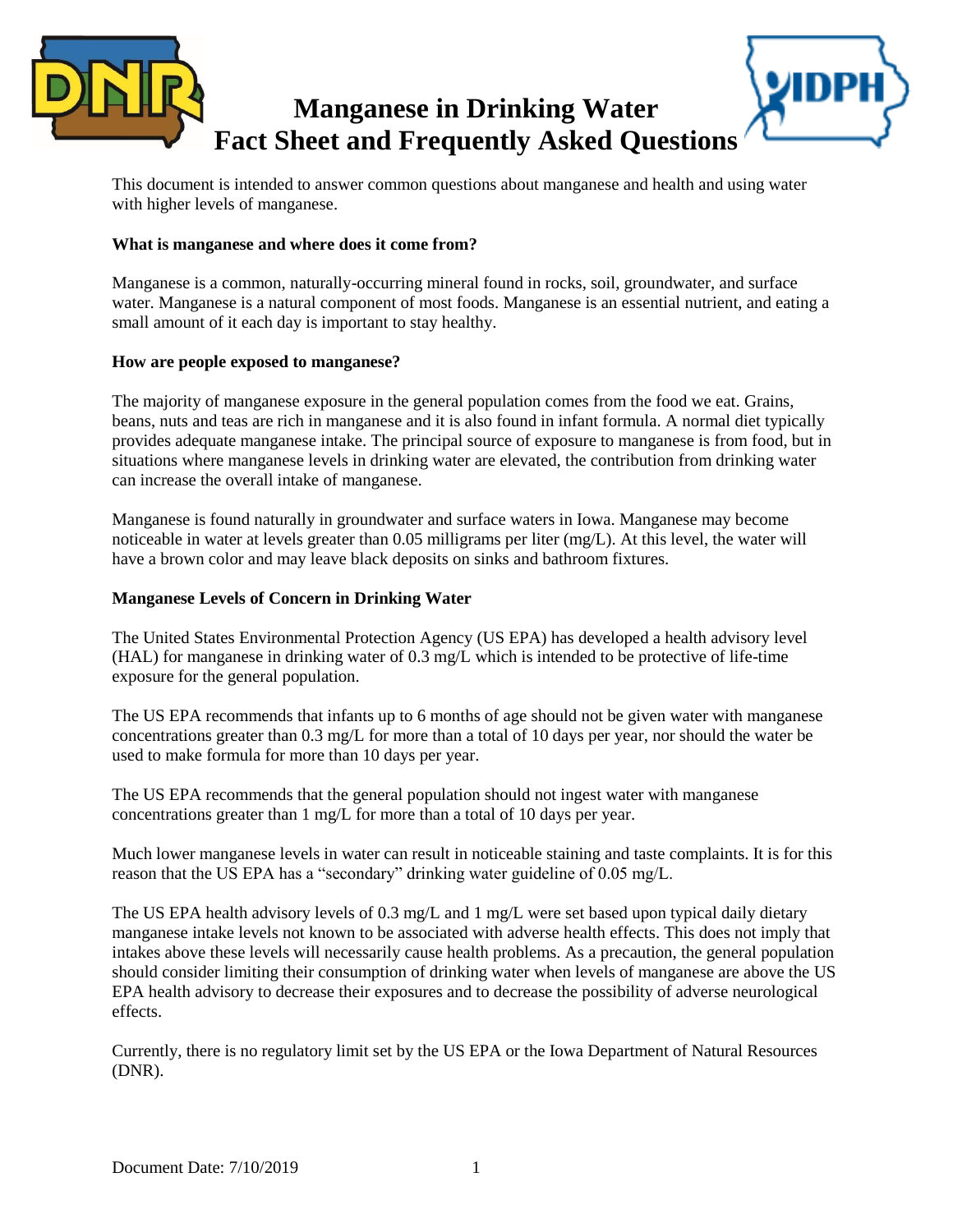## **Potential Manganese Health Effects**

Many years of exposure to high levels of manganese can cause harm to the nervous system. A disorder similar to Parkinson's disease called Manganism can result. Tremors, shaking, and an unsteady gait are characteristic of very high exposure to manganese. This type of effect is most likely to occur in the elderly after a lifetime of exposure to high levels of manganese or with individuals exposed to welding vapor that contains high levels of manganese. The US EPA's health advisory is intended to protect against this effect.

# **Is manganese of concern for infants and young children?**

Yes, especially for bottle-fed infants. Certain baby formulas contain manganese as a nutrient, and if prepared with water that also contains manganese, the infant may get a higher dose than recommended. Some studies suggest that prenatal and early childhood exposures to manganese can have effects on learning and behavior. Thus, it is very important to know what the manganese levels in drinking water are when using it to make baby formula.

When manganese levels in drinking water are above 0.3 mg/L, infants under 6 months of age should immediately stop consuming the water and formula that was prepared with the water.

Manganese is poorly absorbed through the skin. There are not concerns about manganese exposure through skin contact with food or water containing manganese.

# **How do I find out about manganese levels in my drinking water?**

If you get your water from a public water supply system you should contact representatives of your public water supply system and request the concentrations of manganese. Please be aware that not all systems are required to test for manganese.

If you obtain your water from a private well and suspect high manganese in your drinking water, you should contact your local county health department or visit the Iowa DNR's private well program website at<https://www.iowadnr.gov/Environmental-Protection/Water-Quality/Private-Well-Program> . This website includes testing and treatment information.

## **For more information:**

EPA's Office of Ground water and Drinking Water: [https://www.epa.gov/ground-water-and-drinking](https://www.epa.gov/ground-water-and-drinking-water)[water](https://www.epa.gov/ground-water-and-drinking-water)

EPA's Drinking Water Health Advisory for Manganese: [https://www.epa.gov/sites/production/files/2014-](https://www.epa.gov/sites/production/files/2014-09/documents/support_cc1_magnese_dwreport_0.pdf) [09/documents/support\\_cc1\\_magnese\\_dwreport\\_0.pdf](https://www.epa.gov/sites/production/files/2014-09/documents/support_cc1_magnese_dwreport_0.pdf)

EPA's Secondary Drinking Water Standards: [https://www.epa.gov/dwstandardsregulations/secondary](https://www.epa.gov/dwstandardsregulations/secondary-drinking-water-standards-guidance-nuisance-chemicals)[drinking-water-standards-guidance-nuisance-chemicals](https://www.epa.gov/dwstandardsregulations/secondary-drinking-water-standards-guidance-nuisance-chemicals)

EPA's Drinking Water Criteria Document for Manganese: [https://www.epa.gov/wqc/drinking-water](https://www.epa.gov/wqc/drinking-water-criteria-document-manganese)[criteria-document-manganese](https://www.epa.gov/wqc/drinking-water-criteria-document-manganese)

State Hygienic Laboratory at the University of Iowa Well Water Quality and Home Treatment Systems: <http://shl.uiowa.edu/env/privatewell/homewater.pdf>

Public Health Statement for Manganese from the Centers for Disease Control (The EPA has updated the manganese HALs since this was posted):<https://www.atsdr.cdc.gov/PHS/PHS.asp?id=100&tid=23>